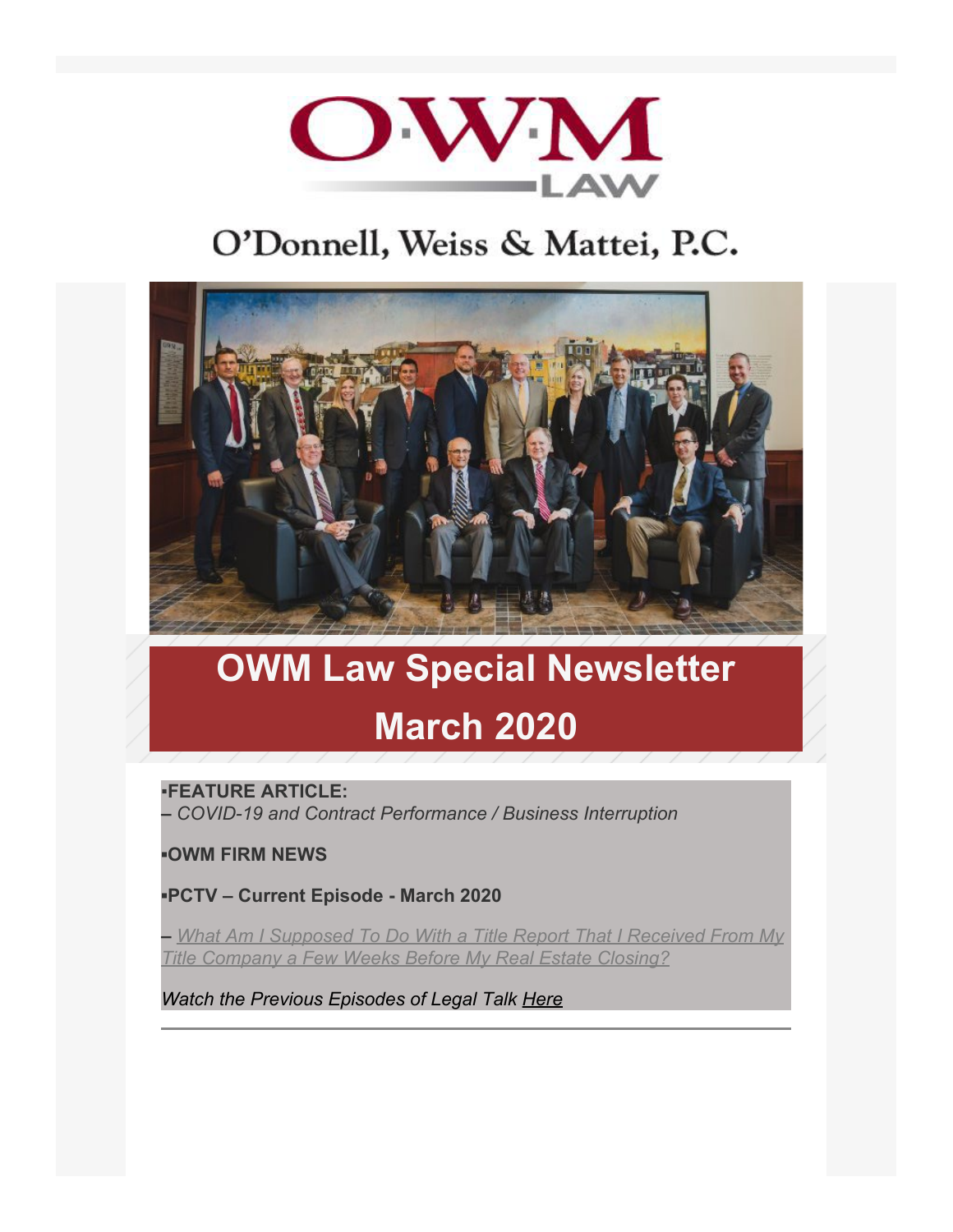

[Joseph K. Koury, Esq.](https://www.owmlaw.com/attorney/koury-joseph-k-ll-m/)



[Gary L. Stein, Esq.](https://www.owmlaw.com/attorney/stein-gary-l/)

#### **COVID-19 and Contract Performance / Business Interruption**

You may have heard of *force majeure,* a common clause in contracts that excuses a failure to perform when the contract cannot be performed due to extraordinary events or circumstances beyond the control of the parties. Most instances where *force majeure* apply are less than clear and complicated; for that reason, an attorney should be involved at the earliest possible time to review the issues.

A party seeking shelter in a *force majeure* clause should know that in every contract, there is implied a promise of good faith and fair dealing, and thus, the norm is that performance of a contract is expected, *i.e.,* promises are to be kept. Should a party believe the facts and circumstances of a particular situation might excuse their performance, the party should look closely at the language of their contract with their legal counsel. For instance, and of particular importance given recent world-wide events, does the contract include an "epidemic" or "pandemic" as an occurrence that would fall under *force majeure*?

A key factor when analyzing the applicability of *force majeure* is whether performance is still possible. If performance is still possible, but it will be more difficult or expensive to perform, then *force majeure* clauses should not apply. The general rule is that increased costs alone will not excuse performance.

Understandably, parties may wish to limit their losses through contractual means such as a claim under business interruption insurance. Readers should know that this type of insurance generally applies to direct interruptions to operations caused by property damage such as fire. Additionally, many policies exclude virus or pandemic-related losses.

As always, the **[business attorneys of OWM Law](https://www.owmlaw.com/business-lawyer-business-finance/business-law-business-planning/)** are prepared to assist with analyzing or responding to a claim of *force majeure* or with determining whether a business interruption claim should be made with your insurer.

If you would like to discuss the above in more detail, please call us at 610-323-2800 or send an email to [jkkoury@owmlaw.com](mailto:jkkoury@owmlaw.com?subject=COVID-19%20-%20Contract%20Performance%2FBusiness%20Interruption).